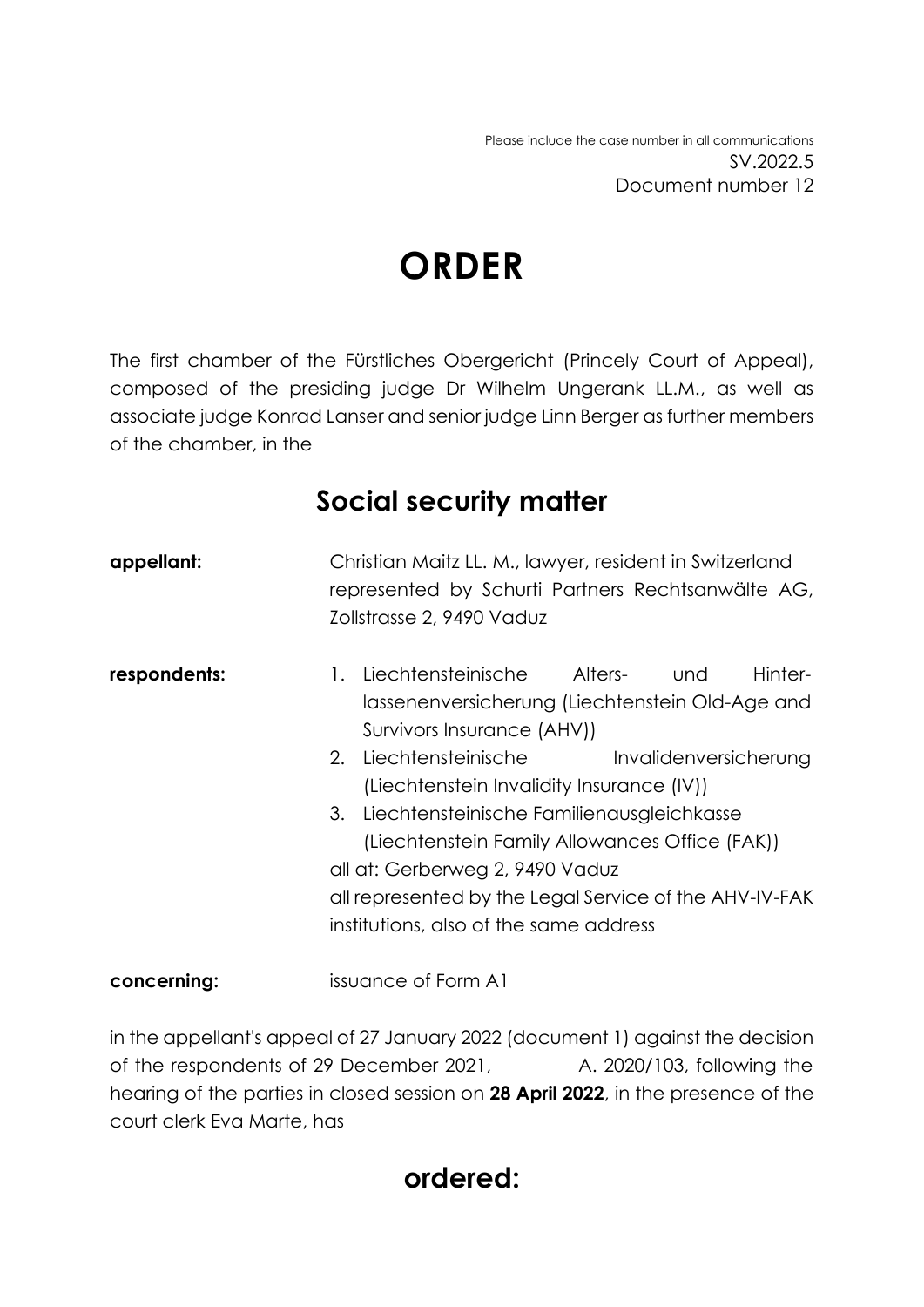- **I. Pursuant to Article 34 of the Agreement between the EFTA States on the Establishment of a Surveillance Authority and a Court of Justice (SCA), the following questions are referred to the EFTA Court in Luxembourg for an Advisory Opinion:**
	- *1. Is it necessary for the scope* **ratione personae** *of Regulation (EC) No 883/2004 of the European Parliament and of the Council of 29 April 2004 (OJ 2004 L 166, p. 1), incorporated in the EEA Agreement by Decision of the EEA Joint Committee of 1 July 2011 (LGBl. 2012 No 202), that the Member State national who is subject to the legislation of one or more Member States within the meaning of Article 2(1) of that Regulation is resident in one of the Member States?*

**If the answer to that question is in the negative:**

*Can an agreement concluded by the EU or an EEA Member State with a third country by which the scope of application of the Regulation mentioned was extended to the third country change the answer to this question?*

- *2. Must an attestation within the meaning of Article 19(2) of Regulation (EC) No 987/2009 of the European Parliament and of the Council of 16 September 2009 laying down the procedure for implementing Regulation (EC) No 883/2004 on the coordination of social security systems (OJ 2009 L 284, p. 1), incorporated into the EEA Agreement by Decision of the Joint Committee of 1 July 2011 (LGBl. 2012 No 202), be issued necessarily by means of a form (PD A1) laid down by the Administrative Commission for the Coordination of Social Security Systems in order to produce the legal effects specified in Article 5(1) of that Regulation?*
- **II. The appeal proceedings are stayed until the EFTA Court delivers its Advisory Opinion.**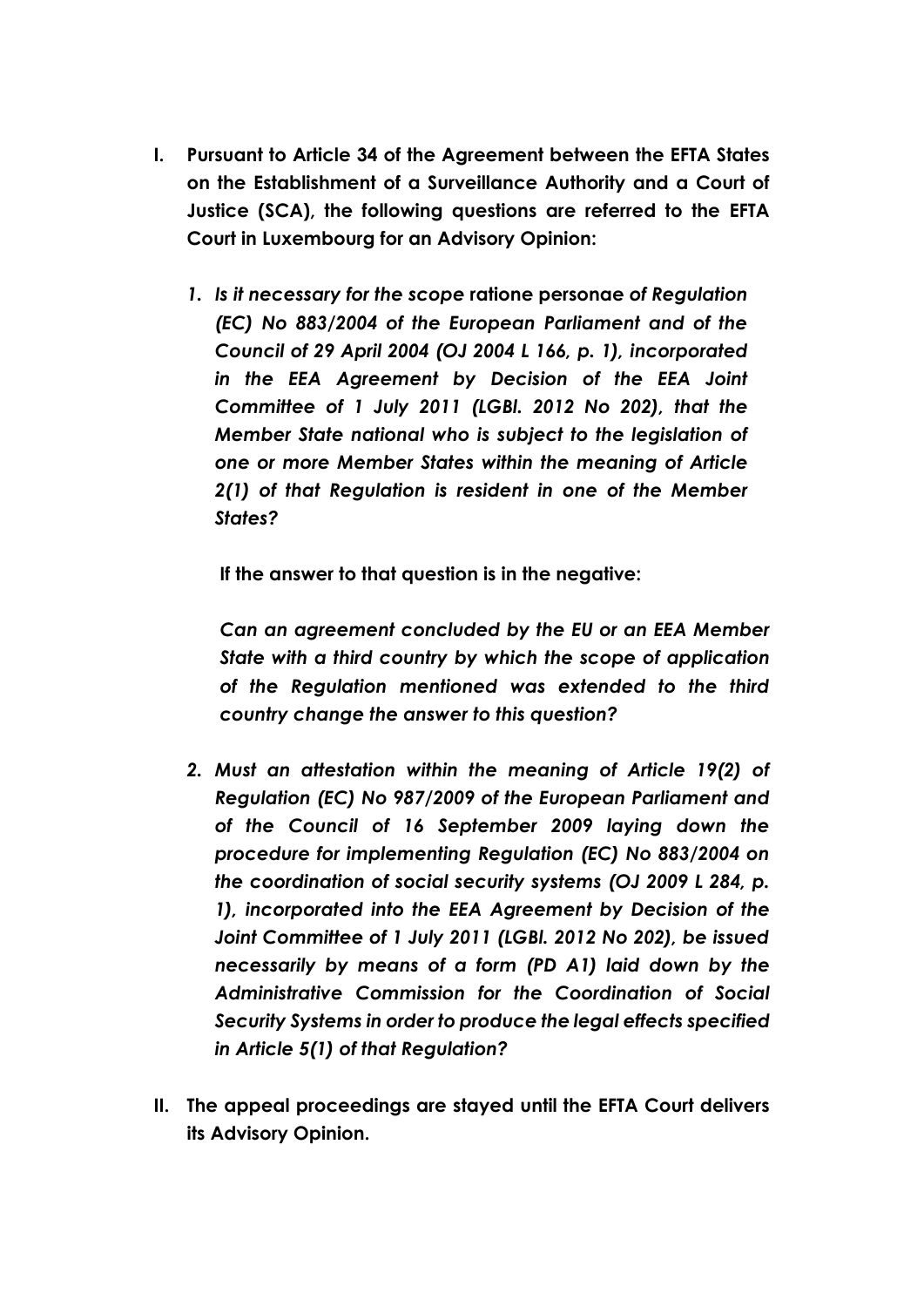# **Grounds**

#### **1.** Facts and Liechtenstein and Austrian national law

The appellant, Mr Christian Maitz LL.M., is an Austrian national.

In July 2015 he transferred his residence from Austria to Switzerland.

On 13 November 2018, he was entered by the Rechtsanwaltskammer Wien (Vienna Bar Association, Austria) in the register of lawyers, as a result of which he is entitled to practise as a lawyer in Austria (Section 1(3) and Section 3 of the Austrian Lawyers Code (Rechtsanwaltsordnung (RAO); available online together with all other Austrian legislation at www.ris.bka.gv.at).

On 3 December 2018, he was entered by the Liechtensteinische Rechtsanwaltskammer (Liechtenstein Bar Association) in the register of established European lawyers. For entry in the register it is necessary that the applicant produces a certificate issued by the competent authority in the home State evidencing that he is a member of this profession (Article 60(1)(a) of the Lawyers Act (Rechtsanwaltsgesetz (RAG); available online together with all other Liechtenstein legislation at www.gesetze.li). Pursuant to Article 62(1) of the Lawyers Act, the established European lawyer is authorised to engage in the same professional activities as any lawyer entered in the register of lawyers, except where otherwise provided.

Pursuant to Section 49(2) of the Lawyers Code, the appellant is under an obligation to pay contributions in Austria to the institution for the provision of old-age and invalidity benefits for lawyers and trainee lawyers and for the provision of survivors' benefits in the event of the lawyer's death – as are, in principle, all lawyers entered in the register of an Austrian bar association, unless they are, by virtue of their activities as a lawyer, already subject to compulsory affiliation to an old-age pension scheme of an EU Member State, another Contracting State of the EEA Agreement or the Swiss Confederation.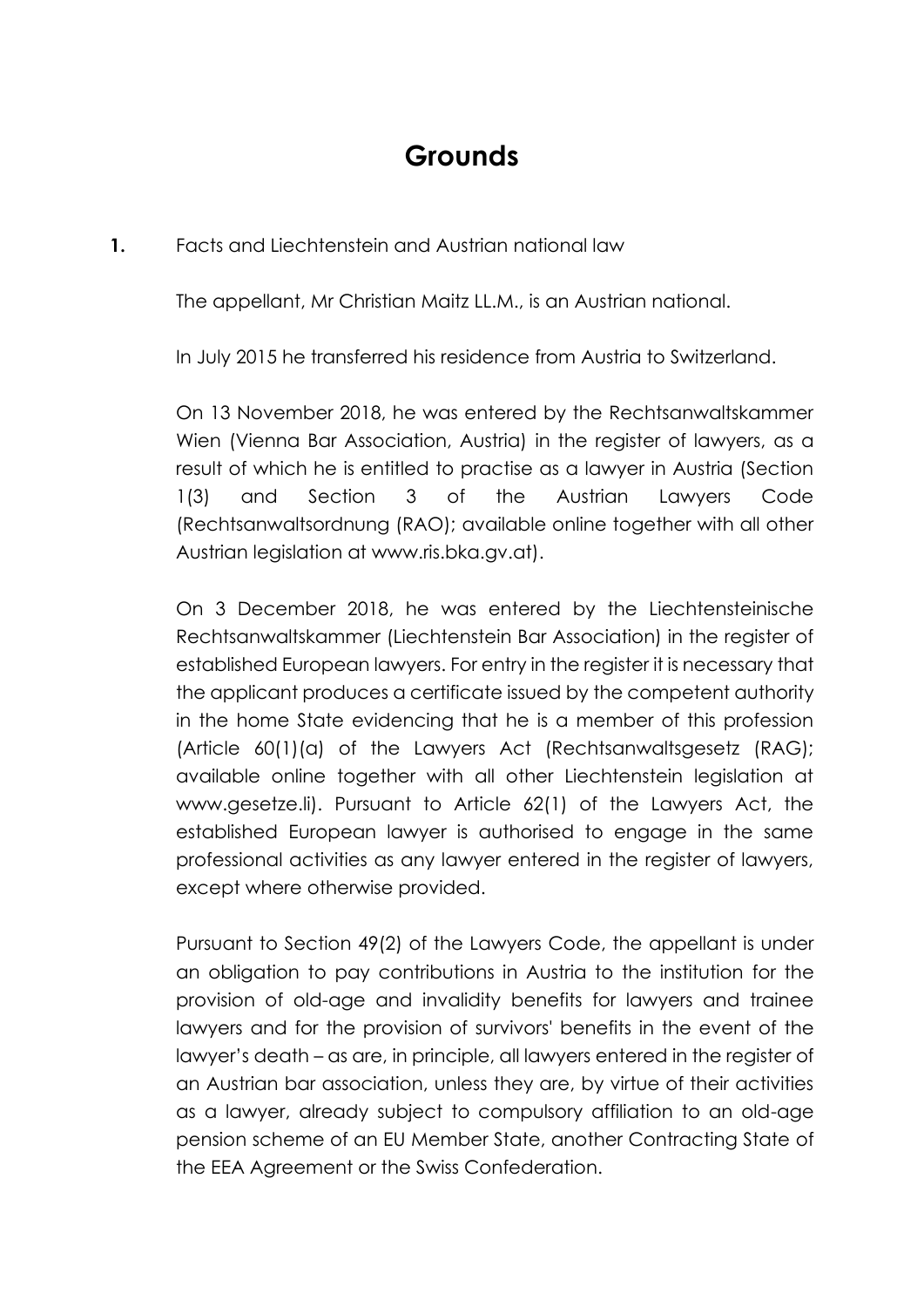For the year 2018, the appellant was exempted by the Vienna Bar Association from the obligation to pay contributions to the Austrian pensions institution.

For the period from 1 January 2019, the appellant was required by the Vienna Bar Association to produce Form A1 completed by the competent social security authority. It is claimed that this serves as an attestation of the national legislation which applies to the relevant person and as confirmation that the appellant does not have to pay contributions in Austria. Production of Form A1 is said to entail an automatic exemption from contributions to the Austrian pensions institution.

The appellant has worked since 1 January 2019 in Liechtenstein as an employed or self-employed lawyer. He obtained an income exclusively from this activity. In Austria he did not obtain any income. In Switzerland he has no employed activity.

On the basis of his professional income in Liechtenstein, the appellant is compulsorily insured with the First Respondent (AHV-Anstalt) against the risk of old-age and under an obligation to pay contributions (Article 34(1)(b), Article 36(1), Article 52 and Article 55 of the Liechtenstein Old-Age and Survivors' Insurance Act (Gesetz über die Alters- und Hinterlassenenversicherung; AHVG)).

The appellant requested the respondents to issue to him for the years 2019 and 2020 Form A1 as evidence of old-age benefits provision.

By order (decision) of the respondents of 4 August 2020, it was determined that the income obtained by the appellant from employed and self-employed activities in Liechtenstein is liable to mandatory contributions payable to the respondents but that a PD A1 certificate, attesting an exclusive liability and insurance obligation in Liechtenstein or in a single State within the meaning of social security coordination, cannot be issued.

An appeal (Vorstellung) brought by the appellant challenging that decision was rejected by the respondents by decision of 29 December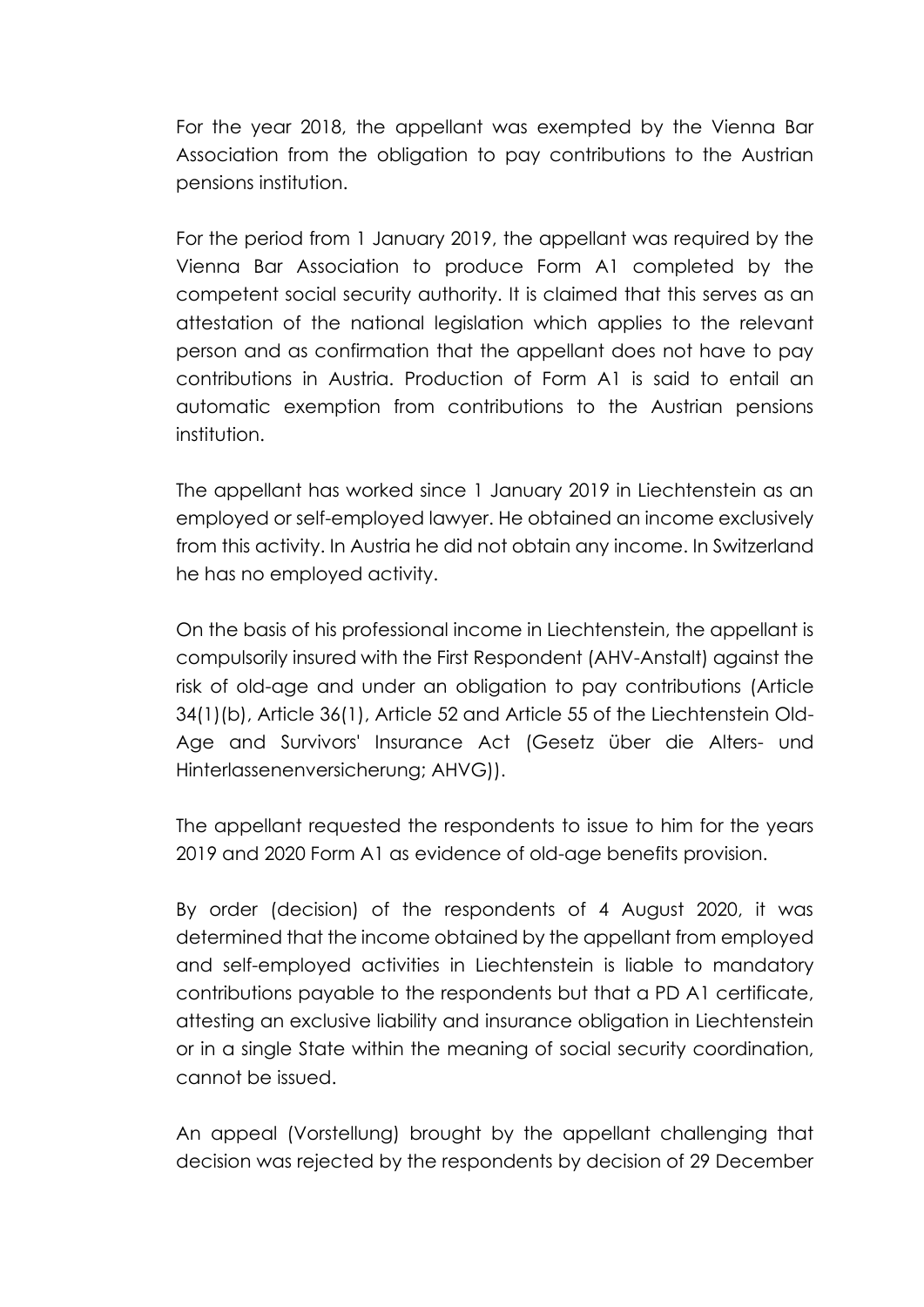2021. The appellant challenged that decision by an appeal (Berufung) to the Fürstliches Obergericht (Princely Court of Appeal).

In the appeal proceedings, the respondents have offered, in place of Form PD A1, to issue an official attestation concerning the old-age benefits provision existing in Liechtenstein.

#### **2.** European legal framework

Regulation (EC) No 883/2004 of the European Parliament and of the Council of 29 April 2004 on the coordination of social security systems (OJ 2004 L 166, p. 1) was incorporated into the EEA Agreement by Decision of the Joint Committee No 76/2011 of 1 July 2011, LGBl. (LGBl. = liechtensteinisches Landesgesetzblatt (Liechtenstein Official Gazette), available online at www.gesetze.li) 2012 No 202.

Regulation (EC) No 987/2009 of the European Parliament and of the Council of 16 September 2009 laying down the procedure for implementing Regulation (EC) No 883/2004 on the coordination of social security systems (OJ 2009 L 284, p. 1) was incorporated into the EEA Agreement also by Decision of the Joint Committee No 76/2011 of 1 July 2011 (LGBl. 2012 No 202).

Pursuant to Article 2(1) of Regulation (EC) No 883/2004 ("Persons covered"), this Regulation shall apply, inter alia, to nationals of a Member State. Pursuant to Article 3(1)(d) ("Matters covered"), this Regulation shall apply, inter alia, to legislation concerning the "old-age benefits" branch of social security. According to the general rules of Article 11(1), persons to whom this Regulation applies shall be subject to the legislation of a single Member State only and it shall be determined in accordance with this Title ("Title II") how the legislation applicable shall be determined. Pursuant to Article 71(1) and Article 72(a) and (b), the Administrative Commission for the Coordination of Social Security Systems ("the Administrative Commission") attached to the European Commission shall deal with all administrative questions and questions of interpretation concerning this Regulation and facilitate the uniform application of Community law, especially by promoting exchange of experience and best administrative practices.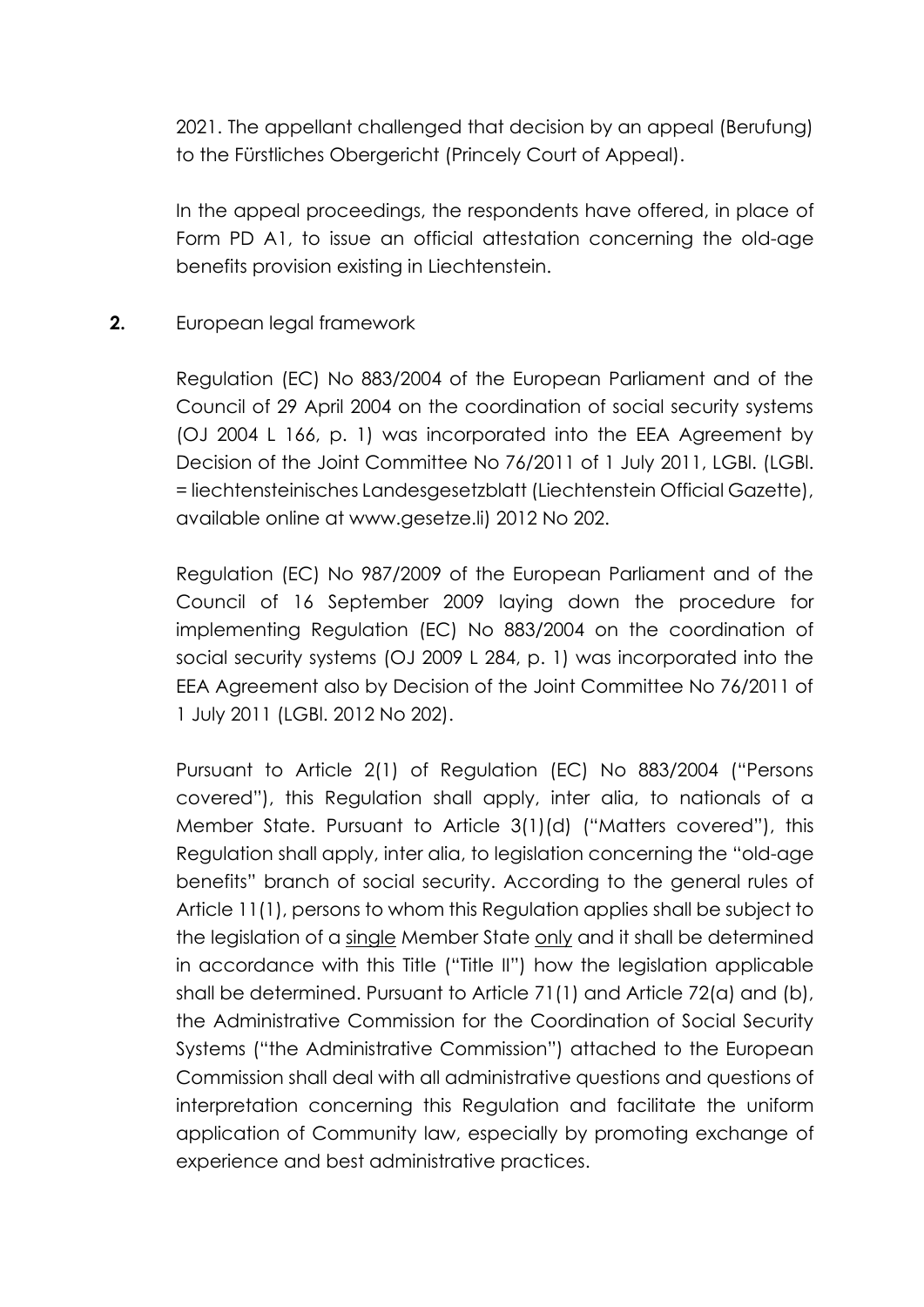Pursuant to Article 4(1) of Regulation (EC) No 987/2009, the Administrative Commission shall lay down the structure, content, format and detailed arrangements for exchange of documents and structured electronic documents. According to Article 5(1), documents issued by the institution of a Member State and showing the position of a person for the purposes of the application of the basic Regulation and of the implementing Regulation, and supporting evidence on the basis of which the documents have been issued, shall be accepted by the institutions of the other Member States for as long as they have not been withdrawn or declared to be invalid by the Member State in which they were issued. Title II of this Regulation contains provisions by which the legislation applicable may be determined. Pursuant to Article 19(2), the competent institution of the Member State whose legislation is applicable pursuant to Title II of the basic Regulation shall provide an attestation that such legislation is applicable and shall indicate, where appropriate, until what date and under what conditions, and, moreover, this shall be done at the request of the person concerned or of the employer.

On 18 October 2017, the Administrative Commission adopted Recommendation No A1 concerning the issuance of the attestation referred to in Article 19(2) of Regulation (EC) No 987/2009. According to that Recommendation, the competent services and institutions are recommended to issue the Portable Document A1 in a particular way, and in that connection reference is made to the Annex to that Recommendation (OJ 2018 C 183, p. 5). The form can be downloaded from the website https://circabc.europa.eu (available in English at: https://circabc.europa.eu/ui/group/a075dbdb-23b1-4b40-9ca2 e74cb4d73f32/library/3615e38d-c265-4e04-b2ad-

# 7174128d9a2b?p=1&n=10&sort=modified\_DESC –> A1 EN v07-18.pdf).

#### **3.** International conventions

Between the European Community and its Member States, of the one part, and the Swiss Confederation, of the other, an agreement has been concluded on the free movement of persons (OJ 2002 L 114, p. 6). It was amended – to the extent relevant here – on 31 March 2012 by Decision No 1/2012 of the Joint Committee established under the Agreement between the European Community and its Member States,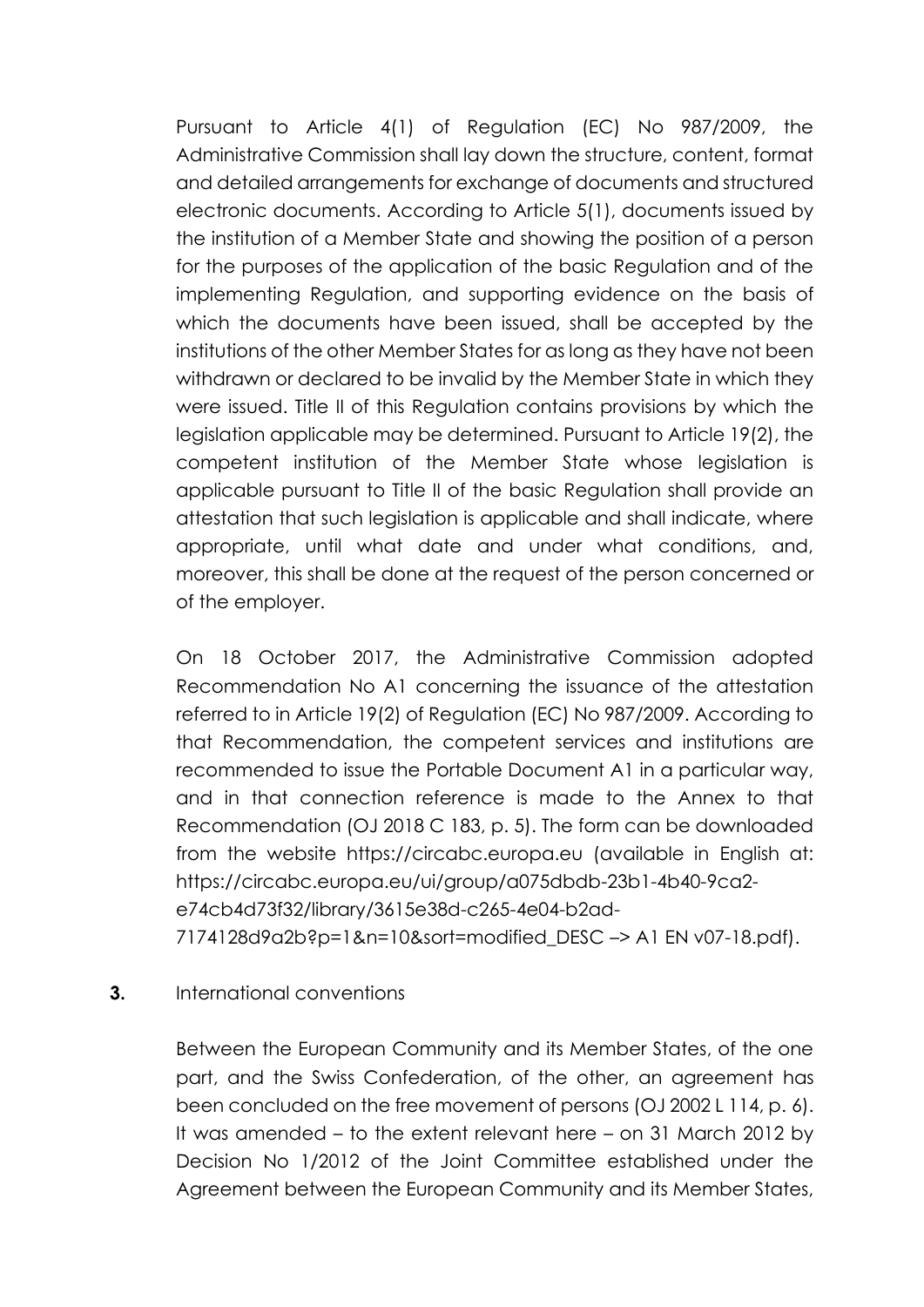of the one part, and the Swiss Confederation, of the other, on the free movement of persons replacing Annex II to that Agreement on the coordination of social security schemes (2012/195/EU; OJ 2012 L 103, p. 51). Pursuant to Article 8 of that Agreement ("Coordination of social security systems"), the Contracting Parties shall make provision, in accordance with Annex II, for the coordination of social security systems with the aim in particular of (point (b)) determining the legislation applicable. Pursuant to Article 1(1) of Annex II in conjunction with Section A, the contracting parties agree, with regard to the coordination of social security schemes, to apply among themselves Regulation (EC) No 883/2004 and Regulation (EC) No 987/2009.

Between the Principality of Liechtenstein and the Swiss Confederation (as well as the Kingdom of Norway and the Republic of Iceland) the Convention of 4 January 1960 establishing the European Free Trade Association (EFTA) has been concluded (LGBl. 1992 No 17). The Convention was amended on 21 June 2001 (LGBl. 2003 No 189). A further amendment was made – to the extent relevant here – on 12 November 2015 by Decision No 5/2015 of the EFTA Council amending the EFTA Convention (LGBl. 2015 No 352). Pursuant to Article 21 of the Convention ("Coordination of social security systems"), in order to provide freedom of movement of persons, the Member States shall make provision, in accordance with Appendix 2 of Annex K and with the Protocol to Annex K on the free movement of persons between Liechtenstein and Switzerland, for the coordination of social security systems with the aim in particular of (point (b)) determining the legislation applicable. Pursuant to Article 1(1) of Appendix 2 to Annex K, the Member States agree, with regard to the coordination of social security schemes, to apply among themselves Regulation (EC) No 883/2004 and Regulation (EC) No 988/2009 (referred to in Section A). According to Protocol 2 to Appendix 2, Sections A and B of Appendix 2 are applicable to the relations between Liechtenstein and Switzerland with the following modifications:

1. Compulsory insurance under the sickness insurance scheme

1.1 Persons residing in one of the two States are subject to the legal provisions on compulsory sickness insurance of their State of residence, if: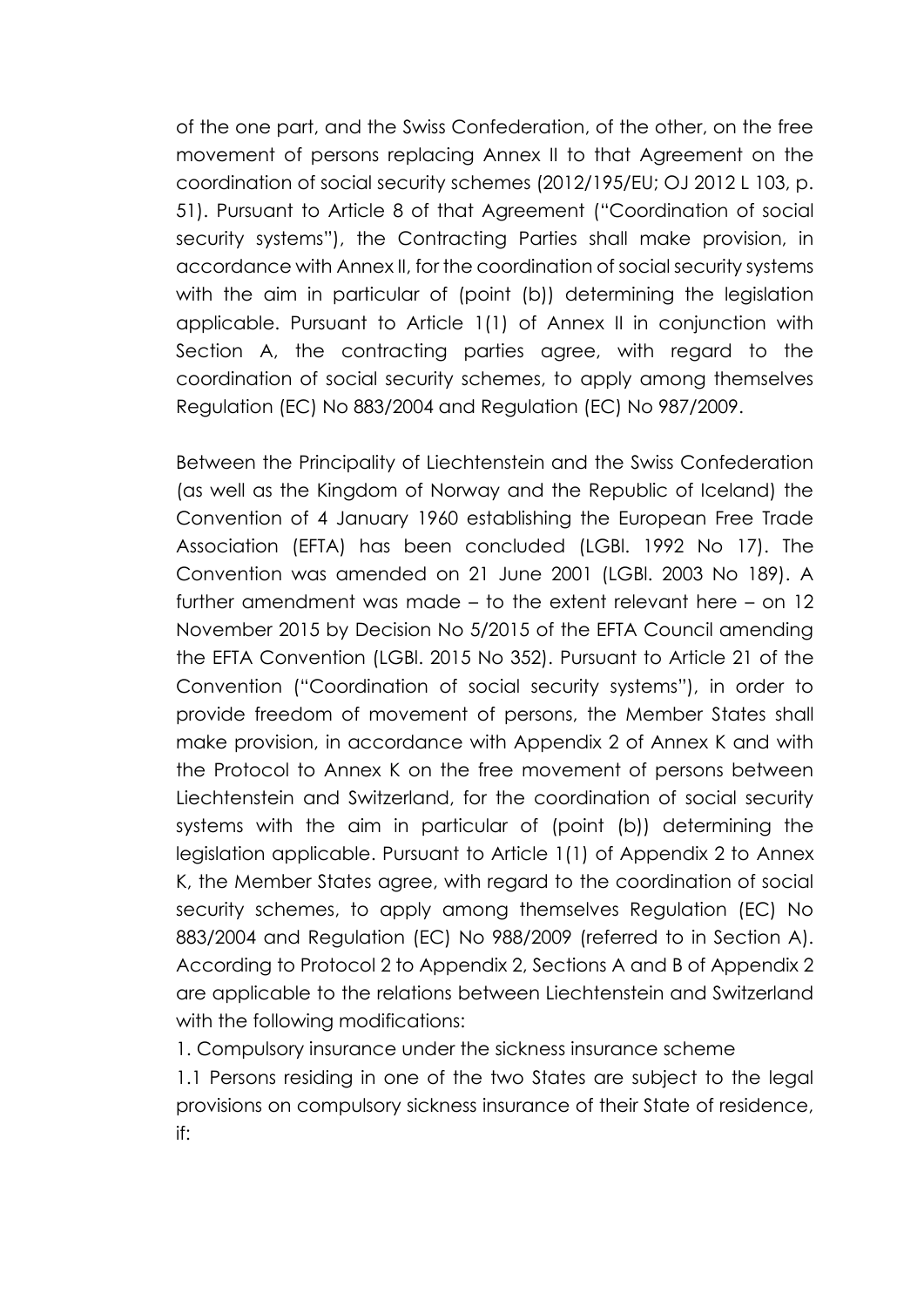(a) being gainfully employed, they are subject to the legal provisions relative to the other branches of social security in one of the two States;

1.2 The obligation to be insured under the daily allowance insurance is determined by the legislation applicable to the person by reason of his or her gainful employment.

#### **4.** The questions referred

#### Question 1

...

In relation to the "old-age benefits" branch of social security, the appellant is currently subject to Austrian legislation (obligation to contribute pursuant to Section 49 of the Lawyers Code) and Liechtenstein legislation (obligation to contribute pursuant to Article 36(1) of the Old-Age and Survivors' Insurance Act).

As he is an Austrian national, he falls within the scope *ratione personae* of Regulation (EC) No 883/2004 (see Article 2(1) of that Regulation). Pursuant to Article 11(1) of that Regulation, however, he may be subject to the legislation of a single Member State only. As from 1 January 2019 he has pursued his activities as a self-employed person or an employed person exclusively in Liechtenstein, he is, in the view of the referring court, subject only to the legislation of the Principality of Liechtenstein, for which reason the respondents as the competent institutions are competent to issue an attestation within the meaning of Article 19(2) of Regulation (EC) No 987/2009.

However, these take the view that, as a result of the appellant's residence in a third country (Switzerland), the coordination rules of Regulation (EC) No 883/2004 do not apply.

In the view of the referring court, although Article 2(1) of Regulation (EC) No 883/2004 does not provide for a restriction on the scope *ratione personae* for nationals of a Member State who are subject to the legislation of one or more Member State to the effect that this is dependent on residence (in a Member State), one must concede the point to the respondents that in Regulations (EC) No 883/2004 and (EC)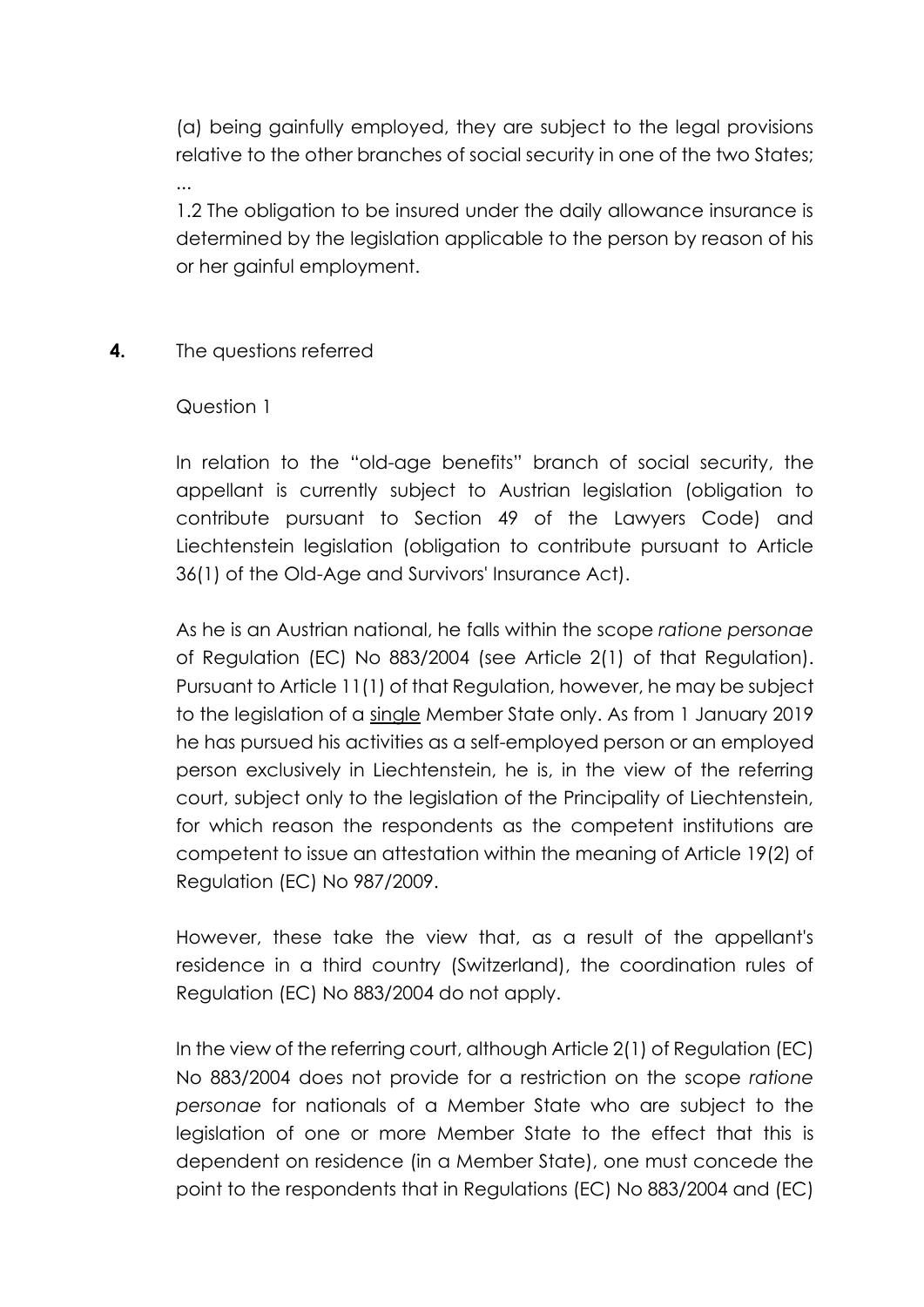No 987/2009 reference is repeatedly also made to the "Member State of residence" which in the case of residence in a third country – as in the present case – could lead to difficulties in the application of the legislation ("negative conflict" – *Practical Guide on the applicable legislation*, p. 42). Although in the non-binding (compare the judgment in Case E-1/21 *ISTM*, paragraph 25) *Practical Guide on the applicable legislation* (p. 43), the Administrative Commission presupposes also that the place of residence does not necessarily have to be within the territorial scope of the Regulations and derives this (*e contrario*) from the judgment of the ECJ in Case 13/73 *Hakenberg*, in the view of the Princely Court of Appeal, the legal situation is unclear so that it was necessary to request an Advisory Opinion from the EFTA Court.

If this question is answered to the effect that it is not necessary for the scope *ratione personae* that the national is resident in a Member State, the question then arises whether that answer is changed by the international agreements (Agreement on the free movement of persons EU and Member States – Swiss Confederation; EFTA Convention) by which the scope of application of the Regulations mentioned was extended to a third country (Swiss Confederation).

For the sake of completeness, it should also be mentioned in this connection that, according to ECJ case law (Case C-340/94 *de Jaeck*), Community law does not preclude the legislation of one Member State from insuring the person in question against only some of the risks covered by its social security scheme. Thus, in the view of the referring court, the appellant continues to be insured in Switzerland in relation to the "sickness benefits" branch of social security.

#### Question 2

For exemption from the obligation to contribute in Austria, the Vienna Bar Association requires the appellant to submit Form A1. Pursuant to Article 19(2) and Article 5(1) of Regulation (EC) No 987/2009, however, a right merely exists to the issuance of an attestation (of some kind) (a Form PD A1 is not mentioned there) and this attestation shall be accepted for as long as it has not been withdrawn or declared invalid by the Member State in which it was issued. Pursuant to Article 4(1) of Regulation (EC) No 987/2009, the Administrative Commission shall lay